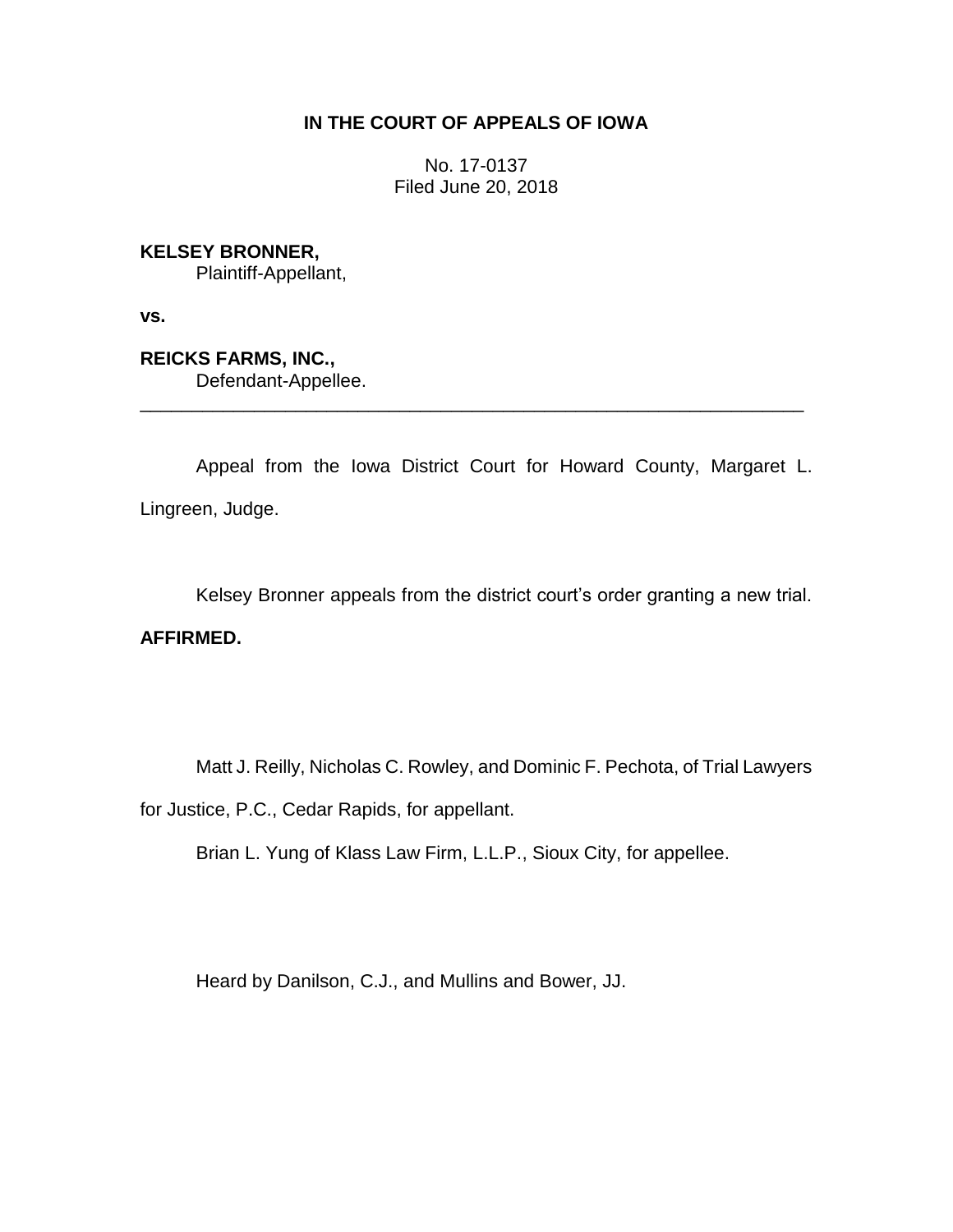### **DANILSON, Chief Judge.**

Kelsey Bronner appeals from the district court's order granting a new trial on her claims based on injuries sustained during a car accident for which Reicks Farms, Inc. (Reicks Farms) has stipulated liability. Bronner contends the district court improperly found Bronner's counsel engaged in misconduct warranting a new trial under Iowa Rule of Civil Procedure 1.1004(2). Reicks Farms asserts this court does not have jurisdiction to consider the appeal because the notice of appeal was not timely filed. Reicks Farms also maintains the district court did not abuse its discretion in granting a new trial. Finding no abuse of discretion in the district court's order granting a new trial, we affirm.

### **I. Background Facts & Proceedings.**

On April 30, 2008, Bronner—then sixteen years old—was injured when her vehicle collided with a vehicle being driven by an employee of Reicks Farms. Bronner suffered fractures to bones in her face and nose, damage to nerves in her forehead controlling her eyelid and eyebrow functions, abrasions and cuts on the left side of her face requiring stiches, swelling the size of a baseball on her right cheek, and the loss of the lobe portion of her right ear. Bronner underwent surgery to reconstruct her ear and to attempt to reconnect the nerves in her forehead. Bronner had a number of additional surgical procedures related to her injuries between the time of the accident and the time of trial commencing on August 10, 2016.

At trial, Bronner explained that in addition to the physical pain resulting from the accident itself and the subsequent procedures required to treat her injuries, the permanent damage to her face and ear has had a significant ongoing physical and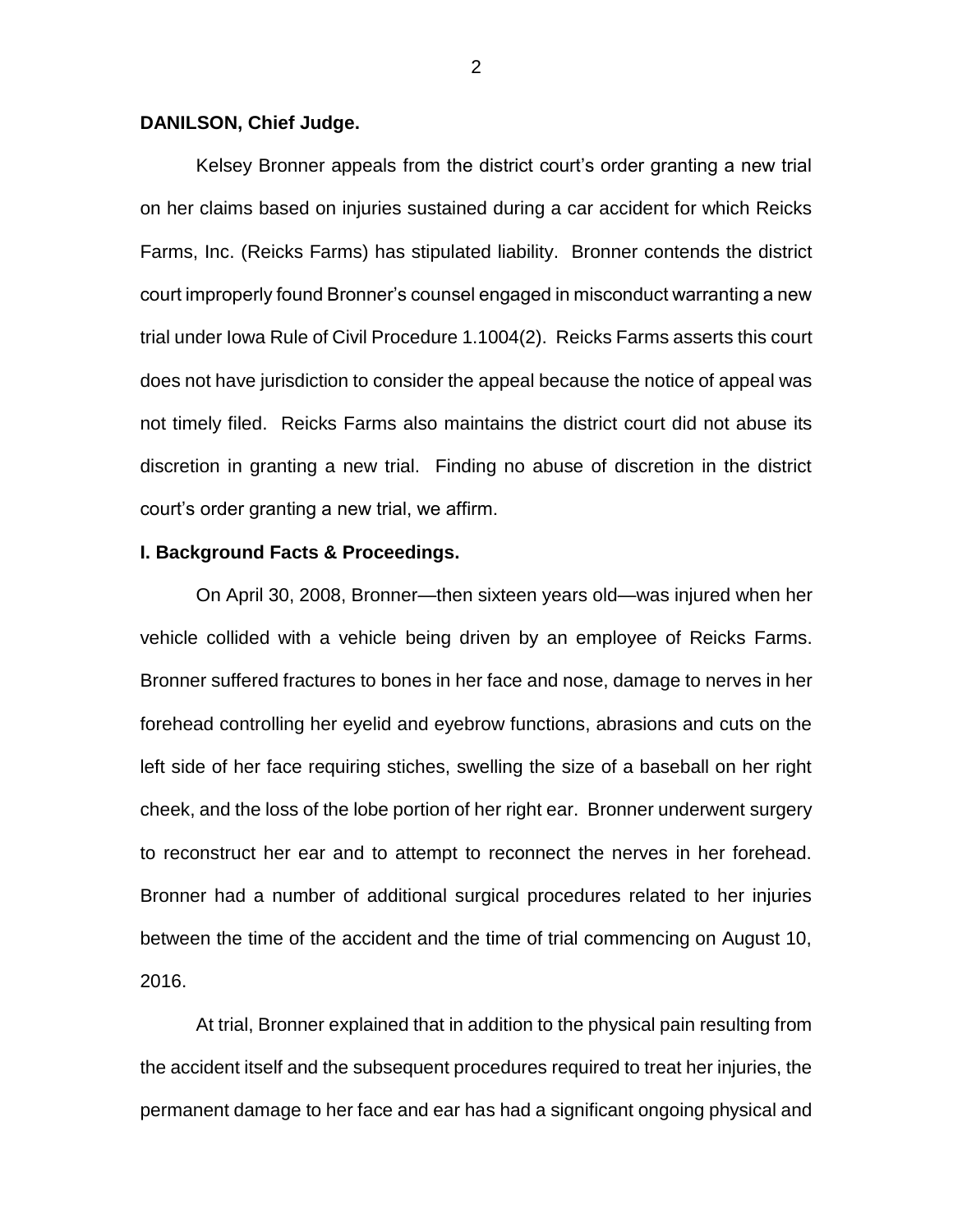mental impact on her life. Bronner stated the scarring on her face and ear tingle when touched, she is unable to move her right eyebrow, her eyelid twitches or blinks when she is fatigued, and she experiences severe swelling of the right side of her face about once per month. Bronner also stated her face has begun to droop, and will droop more and more over time. Bronner explained her changed appearance has caused her embarrassment, emotional distress, and to be less outgoing throughout her life.

At trial, Reicks Farms stipulated to full liability for the damages resulting from the car accident. Thus, the only issue remaining was the amount of damages to be awarded. The parties agreed Bronner had incurred medical expenses in the amount of \$59,189.67. Bronner sought damages for past medical expenses, past pain and suffering and disfigurement, future pain and suffering and disfigurement, past loss of full mind and body, and future loss of full mind and body.

During closing argument, plaintiff's counsel stated he had gotten to know Bronner and her family, and said, "Bronner and her parents are truth tellers, salt of the earth, good people, truth tellers" who had gathered the courage to seek compensation for the injuries Bronner sustained. He also stated what happened to Bronner had been ignored and not taken seriously. Plaintiff's counsel speculated the nerve damage to Bronner's face was causing her face to droop over time, and argued there was no real fix for Bronner's injuries. He told the jury its verdict will reflect what preventing this type of injury is worth to their community and asked the jury to stand up for Bronner and award her appropriate damages.<sup>1</sup>

 $\overline{a}$ 

3

<sup>&</sup>lt;sup>1</sup> No objections were made during plaintiff's counsel's closing statement.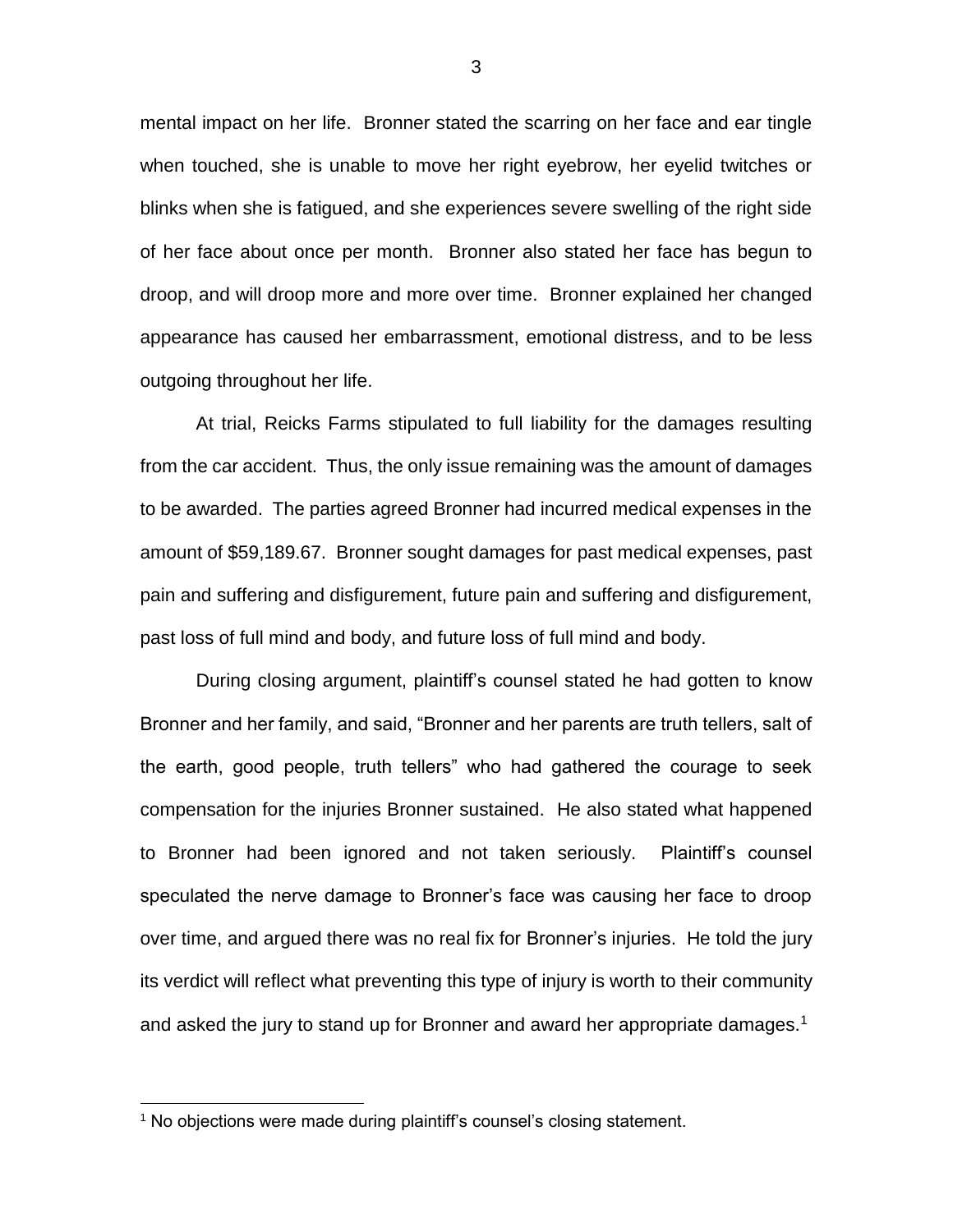In his closing argument, defense counsel asked the jury to evaluate how the accident and Bronner's injuries have truly affected her life. Counsel asked the jury to consider the medical evidence regarding what Bronner reported to doctors and the medical issues Bronner is expected to experience in the future. He noted Bronner reported to doctors she was pleased with the result of her procedures, Bronner did not report she was depressed, and the medical records do not state Bronner would experience drooping of her face over time. He also noted photos taken from Bronner's Facebook account reveal she has reached all the normal milestones in life and has been successful. He stated, "So, you know, has this really changed her value as a person? The answer to that is no. And, you know, has this altered her course in life? No."

Then, in his rebuttal closing argument, plaintiff's counsel made a number of statements the district court ultimately found to be improper, including vouching for the veracity of Bronner and her witnesses, informing the jury they had been misled by defense counsel, and asking the jury to stand up for Bronner. In its ruling on the motion for new trial, the district court focused on the following rebuttal statements made by plaintiff's counsel:

**(1)** "[I]t never fails to surprise me when I see a defense lawyer get up in front of a jury and just say a number of things that are untrue. . . . And I'm disappointed at what I just heard come out of the mouth of [defense counsel]." Defense counsel objected to these statements, and the objections were sustained. However, plaintiff's counsel then immediately stated, "What should be disappointing to you is how you've been misled." Defense counsel again objected, and the objection was sustained.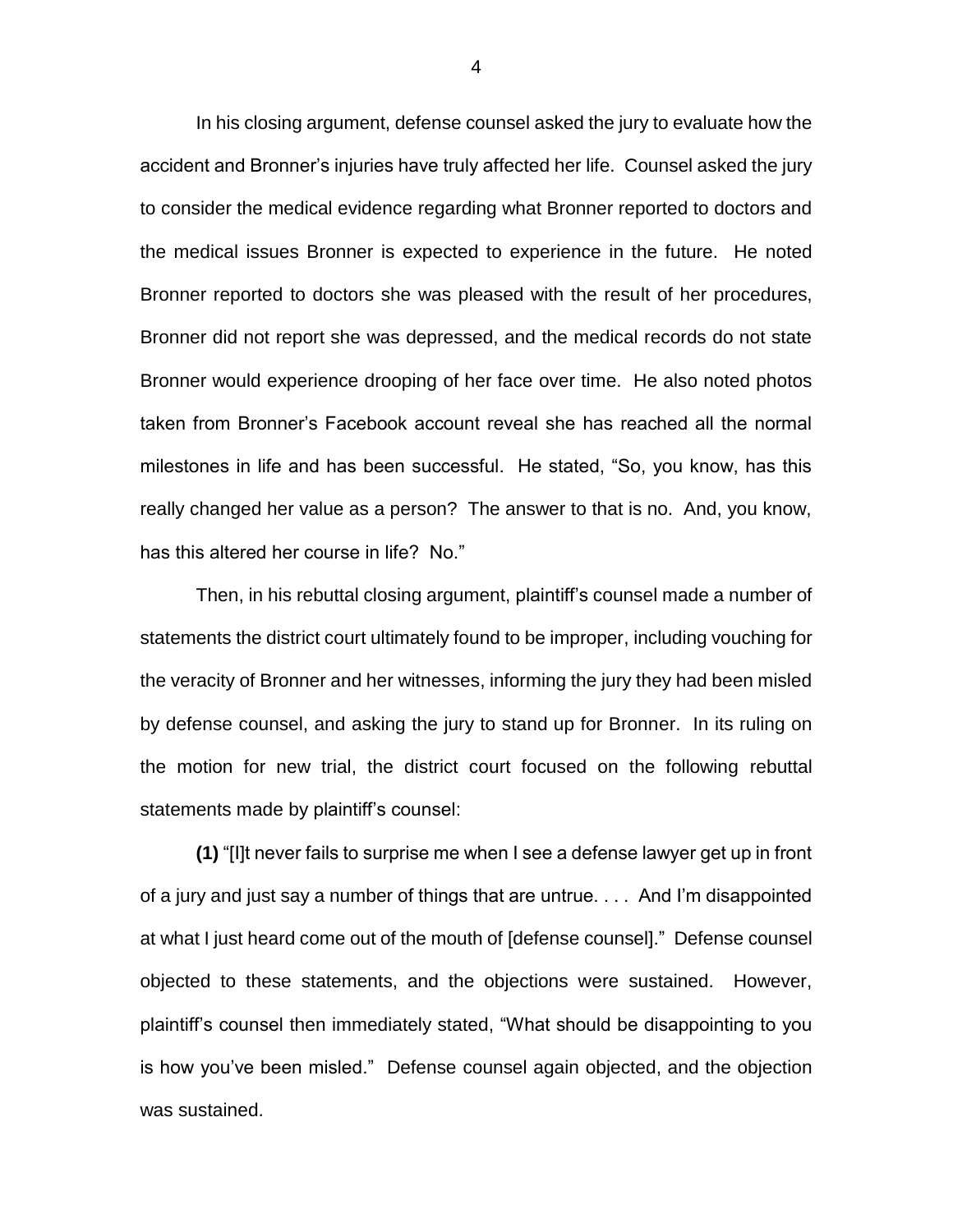**(2)** Plaintiff's counsel later stated:

[T]o say that [the] photos [from Bronner's Facebook account] show that this didn't alter her or change her is just untrue and it's unfair and it's an unfair thing to say. It's just not true. It seems like—like [defense counsel]'s coming—he's come all the way over here from Sioux City, Iowa, to call the Bronner family liars.

No objection was made to this statement.

**(3)** The district court also considered plaintiff's counsel's statement,

Everything we have said here is true, is absolutely [one hundred] percent true. There is no getting around it other than just hoping that maybe—maybe in this county, maybe we can get off cheap. Those numbers are an insult. They really, really are. They are an insult. They are shameful numbers to award a young girl for a life of disfigurement in a case like this. Shameful. Not something to be proud of.

They say, oh we want—we want Kelsey Bronner—we want her compensated. The truth is, brutal honesty, if they could give her zero and get away with it they would.

Defense counsel objected to these statements and the objection was sustained.

**(4)** And immediately following the objection to the statement above, plaintiff's counsel immediately stated, "If they could . . . give her a goose egg, do you think they would?" Another objection was made and sustained. Then plaintiff's counsel asked the jury to "[p]lease go back there and stand up for her. Somebody has gotta."

The jury delivered its verdict on August 12, 2016, awarding Bronner \$59,189.67 for past medical expenses, \$90,909.23 for past physical and mental pain and suffering and disfigurement, \$90,909.23 for past loss of full mind and body, \$659,090.80 for future physical and mental pain and suffering and disfigurement, and \$659,090.80 for future loss of full mind and body. The parties

stipulated to entry of final judgment in the amount of \$1,559,189.00.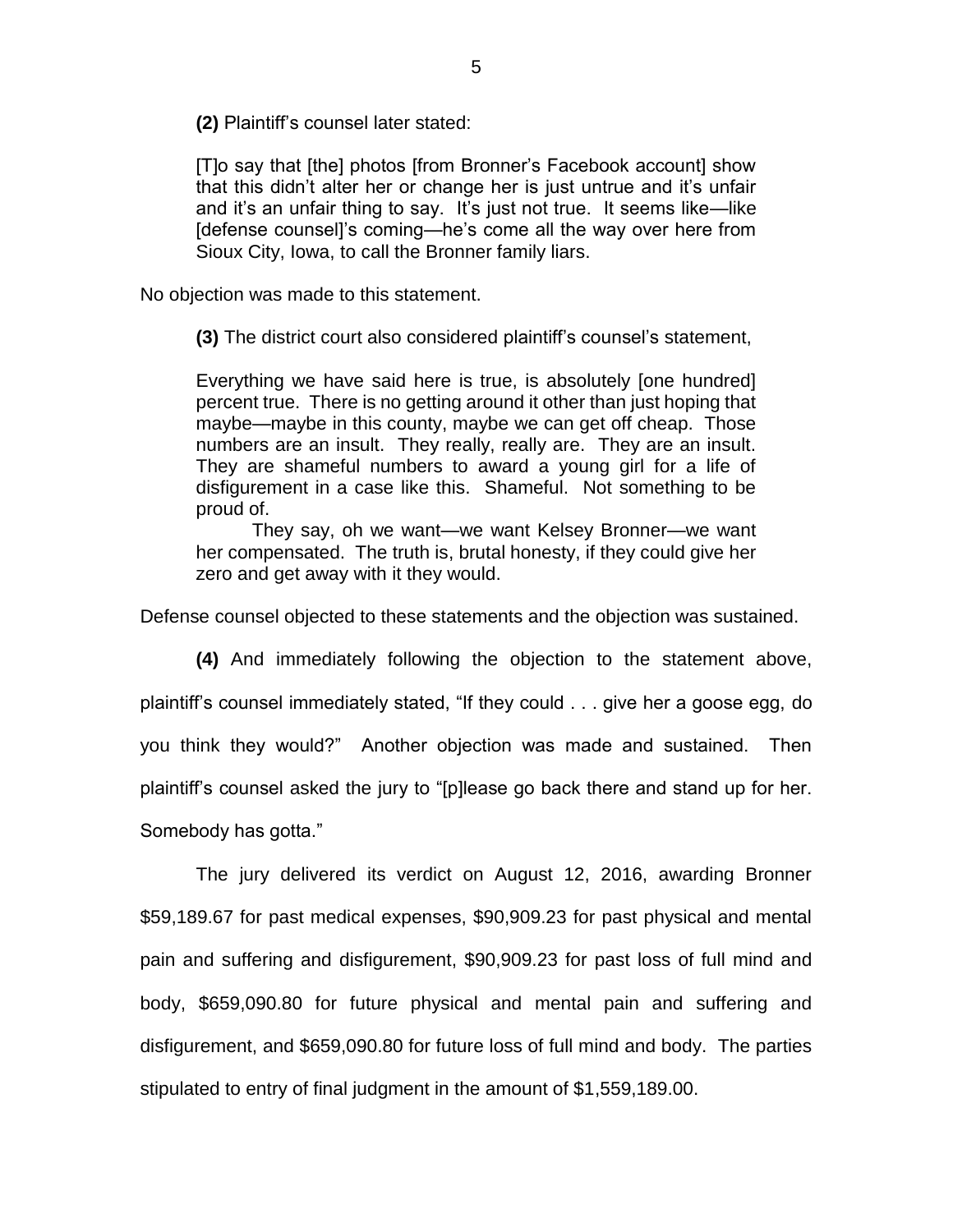On August 23, 2016, Reicks Farms filed a motion for new trial asserting a

new trial was appropriate because:

During the course of trial, [Bronner]'s attorney made numerous improper statements and arguments to the jury which included personal opinions of counsel, personal vouching of their client, [and] improper references to [Reicks Farms] and to defense counsel. The statements and arguments constituted an improper effort to appeal to the passion and prejudice of the jury.

Following the hearing on the motion for new trial, the district court entered

its ruling on November 23, 2016. The court held:

The court finds plaintiff's counsel made improper statements in his rebuttal to [Reicks Farms]'s closing argument. Those improper remarks included, but were not limited to, vouching for the veracity of [Bronner] and her witnesses. Furthermore, by stating, "Everything we have said here is true . . . ," counsel asserted personal knowledge of facts in issue.

[Bronner] sought an award of future damages for pain and suffering, as well as disfigurement. In [Bronner]'s closing argument, counsel argued [Bronner]'s face would droop more and more over time as [Bronner] aged, and facial swelling would continue into the future. When defense counsel argued there was no medical evidence in the record that [Bronner]'s face would droop and swelling would exist in the future, [Bronner]'s counsel replied that everything [Bronner] presented in trial was absolutely [one hundred percent] true, that the jury had been misled by defense counsel, and the jury needed to stand up for [Bronner]. The jury subsequently returned verdicts that included an award of \$659,090.80 for future pain, suffering, and disfigurement. The jury returned an identical figure for future loss of full mind and body. The court finds plaintiff [counsel]'s vouching for the truthfulness of [Bronner] and [Bronner]'s witnesses, informing the jury they had been misled by defense counsel, and charging the jury to stand up for [Bronner] were calculated to, and with reasonable probability did, influence the jury's verdict. The court finds the rebuttal argument of plaintiff's counsel prejudiced [Reicks Farms] and it is probable a different result would have been reached, but for that misconduct.

The court concludes [Reicks Farms] is entitled to a new trial, as misconduct of the prevailing party's counsel materially affected [Reicks Farms]'s rights at trial, as contemplated by [Iowa Rule of Civil Procedure] 1.1004(2).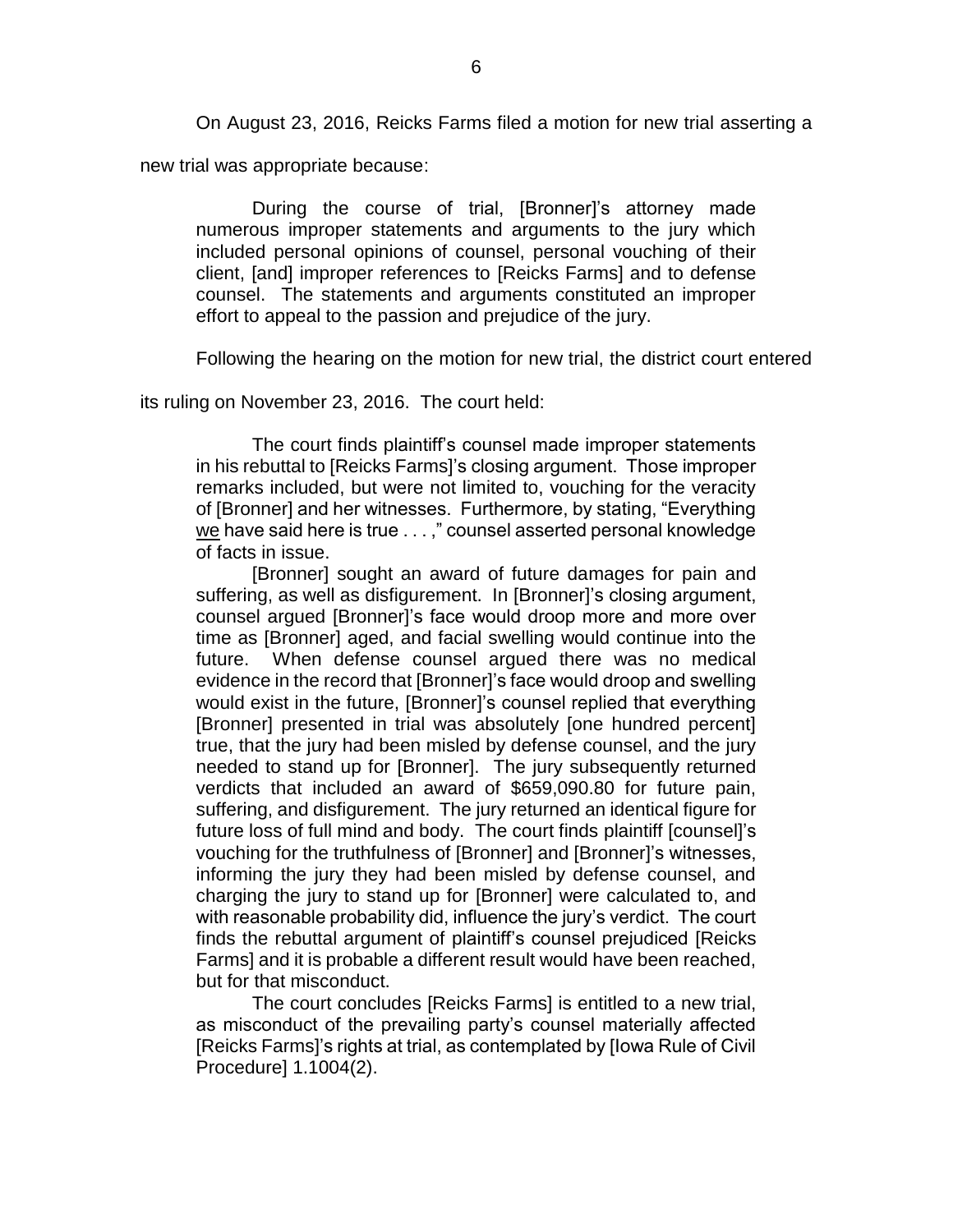On December 6. 2016, Bronner filed a rule 1.904(2) motion to enlarge and

amend the district court's order granting the motion for new trial. The court denied

the rule 1.904(2) motion, finding:

In ruling on [Bronner]'s motion to strike [Reicks Farms]'s brief in support of [the] motion for new trial and [Reicks Farms]'s motion for new trial, the court considered the facts and law cited by the parties. In its order, the court identified pertinent facts and law. The arguments now advanced by [Bronner] in its motion to enlarge and amend were previously considered by the court.

If a post-trial motion requesting enlargement or expansion of the trial court's findings and conclusions amounts to no more than a rehash of legal issues raised and decided adversely to the movant, the motion is inappropriate. *Sierra Club Iowa Chapter v. Iowa Dep't of Transp.*, 832 N.W.2d 636 (Iowa 2013).

Bronner now appeals.

## **II. Timeliness of Appeal.**

 $\overline{a}$ 

Reicks Farms first asserts this court does not have jurisdiction to hear the appeal because the notice of appeal was not timely filed. Bronner filed her notice of appeal later than thirty days after the entry of judgment, but within thirty days from the filing of the rule 1.904(2) motion.

Generally, a notice of appeal must be filed within thirty days from the entry of a final order or judgment. Iowa R. App. P.  $6.101(1)(b)$ .<sup>2</sup> A timely rule 1.904(2) motion extends the time for appeal such that the appeal must be filed within thirty days of the filing of the district court ruling on that motion. *Id.* However, our supreme court has previously held only a "proper rule 1.904(2) motion" extends the time to file an appeal. *See Hedlund v. State*, 875 N.W.2d 720, 725 (Iowa 2016). A rule 1.904(2) motion is improper when it "'amount[s] to no more than a rehash of

<sup>&</sup>lt;sup>2</sup> In 2008—when the car accident at issue occurred—rule 6.101 was then codified as rule 6.5. For purposes of this opinion, we will refer to the rule as currently codified.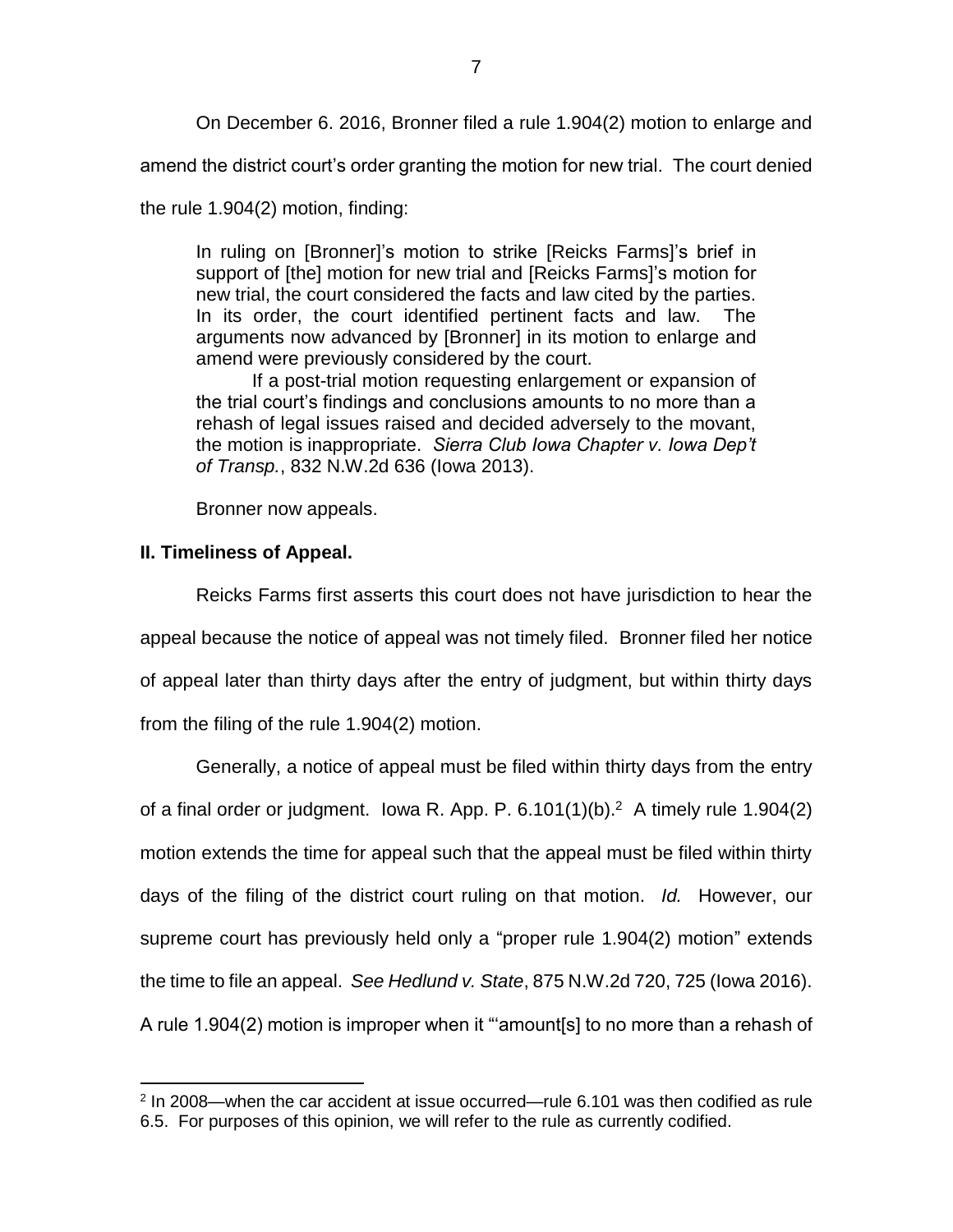legal issues' previously raised and decided." *Id.* at 726 (citation omitted). Reicks Farms argues because—as the district court held—Bronner's rule 1.904(2) motion was merely a rehashing of the legal issues previously raised and addressed by the district court, it was not a proper motion and did not toll the time to file the appeal. Thus, Reicks Farms asserts the appeal is untimely.

However, Iowa Rules of Civil Procedure 6.101(1) and 1.904 were amended in November 2016. Rule 6.101(1)(c), effective March 1, 2017, now provides: "[A] motion is considered timely if it has been filed by the applicable deadline and asks the court to reconsider, enlarge, or amend its order, ruling, judgment, or decree. Whether a motion is proper or not does not affect its timeliness." The comments to both rule 6.101 and rule 1.904 explicitly state the rules

supersede prior case law that held a timely rule 1.904(2) motion must also have been "proper" to extend the time for appeal. . . . To obviate controversies over whether a rule 1.904(2) motion tolls the time for appeal, [the rules] authoriz[e] any timely rule 1.904(2) motion to extend the appeal deadline.

Bronner asserts the amendments to the rules apply retrospectively. Thus, regardless of whether her rule 1.904(2) motion was proper, it tolled the time for appeal. We agree.

"The general rule is that if a statute or amendment is 'substantive,' it will not be applied retrospectively, unless it is clearly made applicable by its terms." *Smith v. Korf, Diehl, Clayton & Cleverly*, 302 N.W.2d 137, 138 (Iowa 1981). "However, if it relates to 'procedure,' it is not limited to prospective application, even in the absence of clear legislative intent." *Id.* In *Smith*, our supreme court determined an amendment to Iowa Rule of Appellate Procedure 1 (now rule 6.108) regarding the form of an appeal was procedural in nature, and thus, applied retrospectively.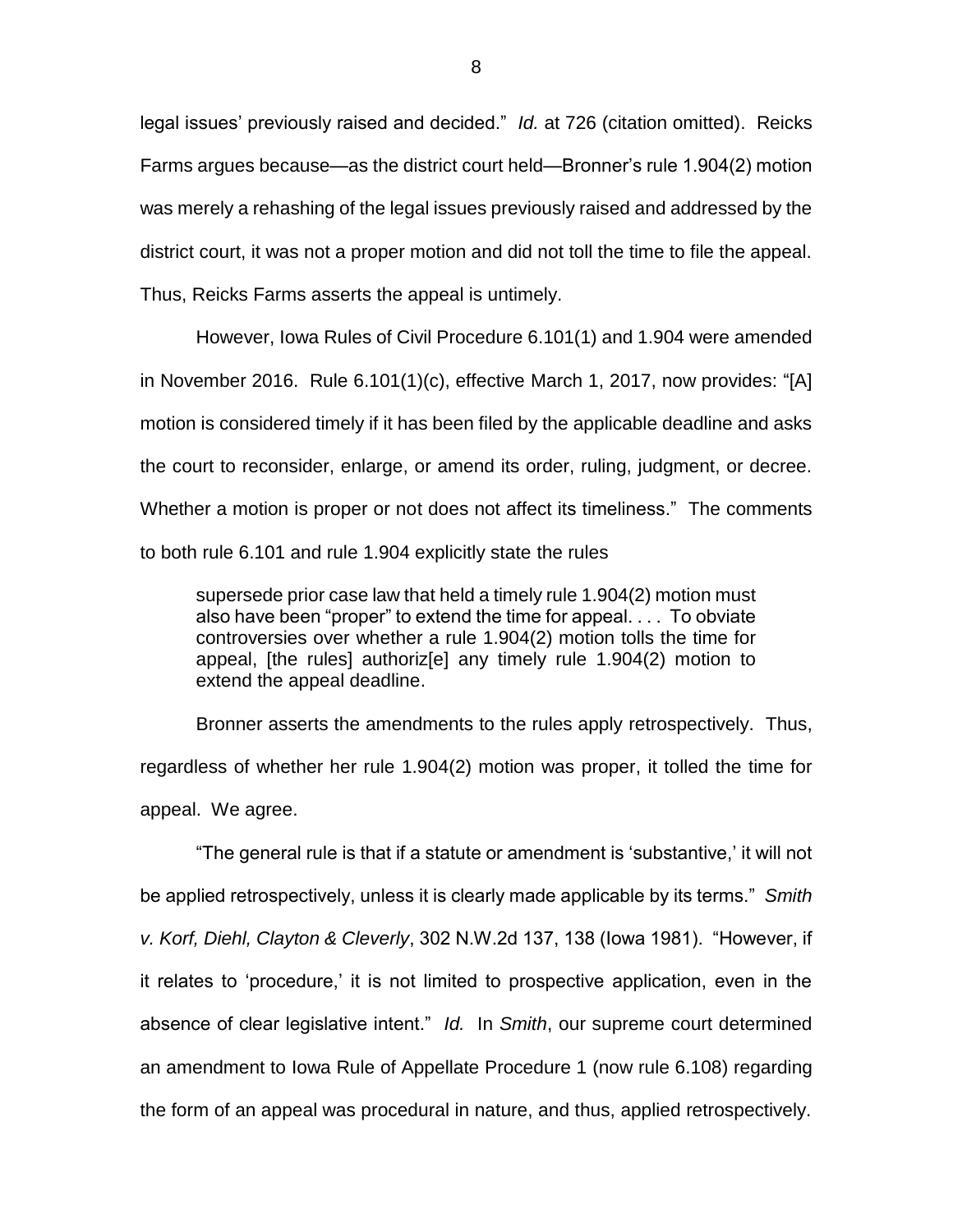*See id.* ("Notwithstanding the fact appellate rule 1(c) is facially a procedural rule, the Smiths contend it is substantive for purposes of this case because it 'determine(s) the parameters of the jurisdiction of the court.' We do not agree. The amendment to appellate rule 1 does not define the jurisdiction of this court; it merely establishes a method of implementing our jurisdiction, already existing, to allow interlocutory appeals.").

Here, the rules are both facially and substantively procedural. The rule changes relate solely to when a rule 1.904(2) motion tolls the time for filing an appeal. We find it significant the amendments to the rules specifically recite that the rule amendments supersede prior case law. Thus, after March 2017 the case law upon which Reicks Farms relies was no longer authoritative. Additionally, both comments to the rules reflect the intent to eliminate disputes such as this one. We find the amendments to rules 6.101(1) and 1.904 apply retrospectively, and Bronner's appeal is timely because it was filed within thirty days of the ruling on the 1.904(2) motion—regardless of whether the motion was "proper."<sup>3</sup> We therefore consider the issue raised on appeal: whether the district court abused its discretion in granting a new trial.

 $\overline{a}$ 

<sup>3</sup> Reicks Farms cites to *Carroll v. Samuell*, No. 16-0003, 2016 WL 7395757 (Iowa Ct. App. Dec. 21, 2016), as authority for its argument that rule 1.904 is not applied retroactively. However, the opinion in *Carroll* was filed before the rule became effective in March 2017, and thus before the amended rule superseded prior case law. We also observe the transcript of the hearing on the motion for new trial was not provided as a part of the record on appeal and the court's orders granting the new trial and denying the rule 1.904(2) motion to enlarge are not sufficiently specific to permit us to make a determination if the rule 1.904(2) motion was or was not a rehashing of the same issues.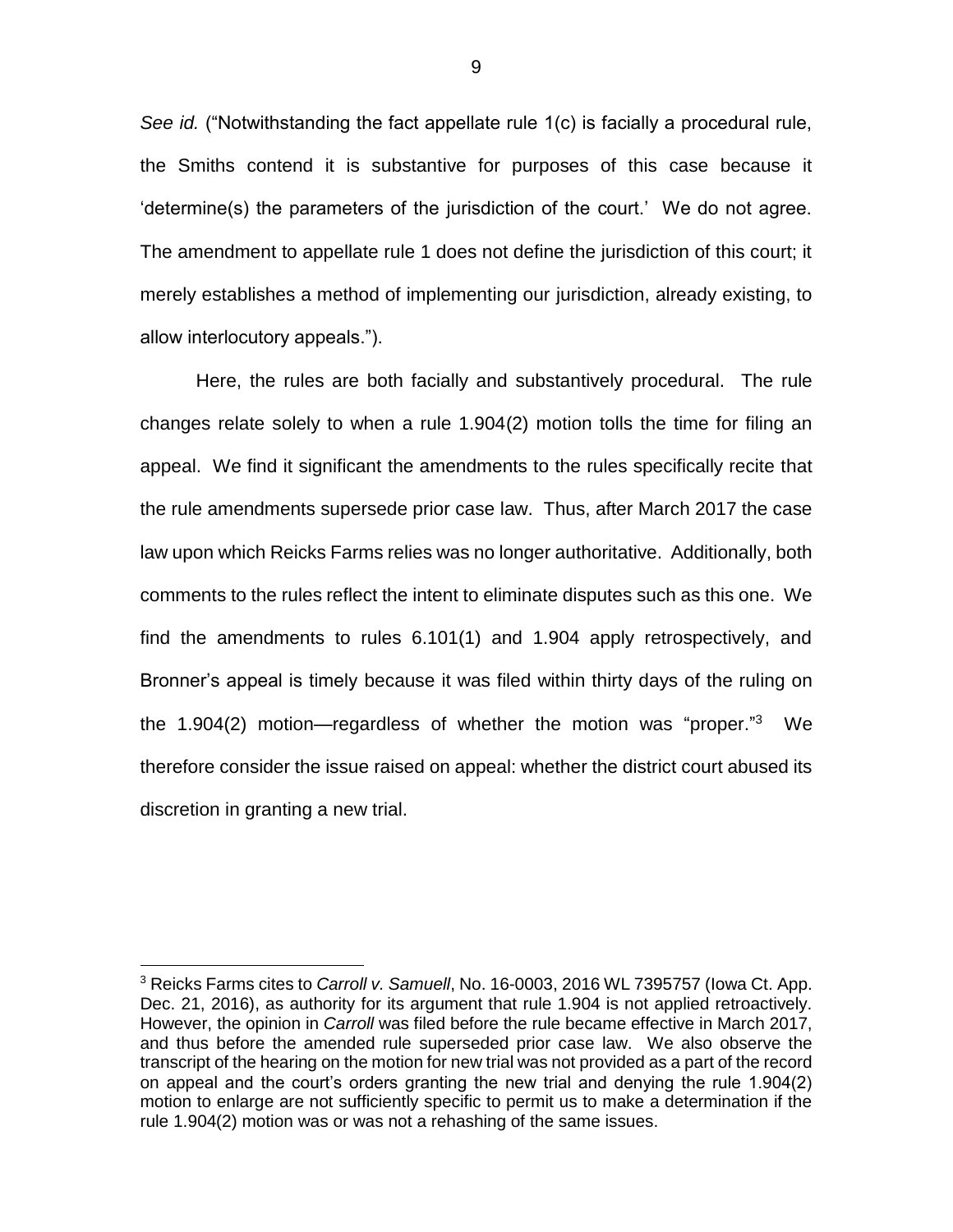## **III. Standard of Review.**

Our review of rulings on a motion for new trial depends on the grounds asserted in the motion. *Fry v. Blauvelt*, 818 N.W.2d 123, 128 (Iowa 2012). "If the motion [for new trial] is based on a discretionary ground such as misconduct it is reviewed for abuse of discretion." *Id.* (alteration in original) (quoting *Loehr v. Mettille*, 806 N.W.2d 270, 277 (Iowa 2011)). "An abuse of discretion consists of a ruling which rests upon clearly untenable or unreasonable grounds." *Loehr*, 806 N.W.2d at 277 (citation omitted).

### **IV. Analysis.**

Iowa Rule of Civil Procedure 1.1004(2) provides a motion for new trial may be granted if misconduct of the prevailing party materially affected the movant's substantial rights. "[T]he general rule is that in order for the granting of a new trial based upon attorney misconduct to be warranted, the objectionable conduct ordinarily must have been prejudicial to the interest of the complaining party." *Mays v. C. Mac. Chambers Co.*, 490 N.W.2d 800, 803 (Iowa 1992). Thus, "unless a different result would have been probable in the absence of misconduct, a new trial is not warranted." *Loehr*, 806 N.W.2d at 277.

The district court has considerable discretion in determining whether misconduct was prejudicial. *Mays*, 490 N.W.2d at 803. This is because the district court "has before it the whole scene, the action and incidents of the trial as they occur, and is in a much better position to judge whether the defendant has been prejudiced by misconduct of opposing counsel." *Id.* (citation omitted). "[W]e are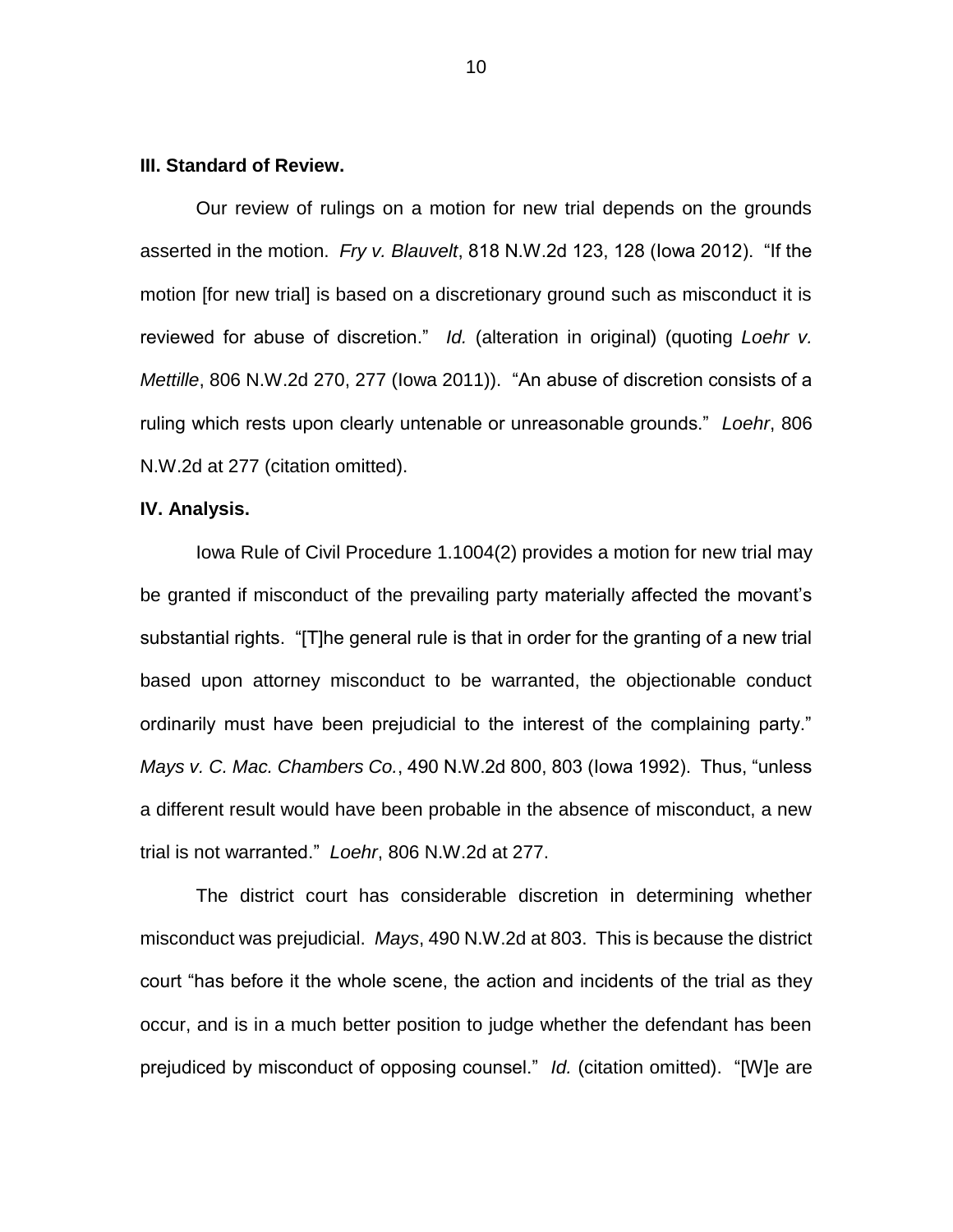'slower to interfere with the grant of a new trial than with its denial.'" *Loehr*, 806 N.W.2d at 277 (citation omitted).

Here, Reicks Farms maintains plaintiff's counsel engaged in misconduct by repeatedly making improper statements at trial vouching for the credibility of Bronner and Bronner's witnesses, stating defense counsel had been untruthful and had misled the jury, and imploring the jury to stand up for Bronner.

# **(1) Error Preservation.**

Bronner first asserts many of the statements made by her counsel at trial

were not properly reviewed by the district court because timely objections were not

made at trial.

We note that generally,

In order to properly preserve for review in this court alleged error of counsel occurring during the course of jury argument it is the duty of the aggrieved party to call attention of the presiding judge to the alleged misconduct by timely objection and move by some proper procedure to give the trial court opportunity to correct the matter by admonition or further instruction or in the event the matter is sufficiently prejudicial by declaring a mistrial. It has been pointed out in several of our decisions that ordinarily where the aggrieved party does not object at trial to statements made by opposing counsel in his closing argument and does not move for a mistrial due to the alleged misconduct either at the time an improper argument is made or at the close of the argument before submission of the case to the jury in those instances where the arguments are reported and constitute a part of the record such conduct indicates a willingness of counsel to take his chances on a favorable verdict and constitutes a waiver of the misconduct.

*State v. Phillips*, 226 N.W.2d 16, 18-19 (Iowa 1975) (citing *Pose v. Roosevelt Hotel* 

*Co.*, 208 N.W.2d 19, 31 (Iowa 1973)). However, "[e]xceptions to the general

principle where the misconduct is flagrantly improper and evidently prejudicial are

recognized in *Shover v. Iowa Lutheran Hospital*, 107 N.W.2d 85, 91 [(Iowa 1961)]."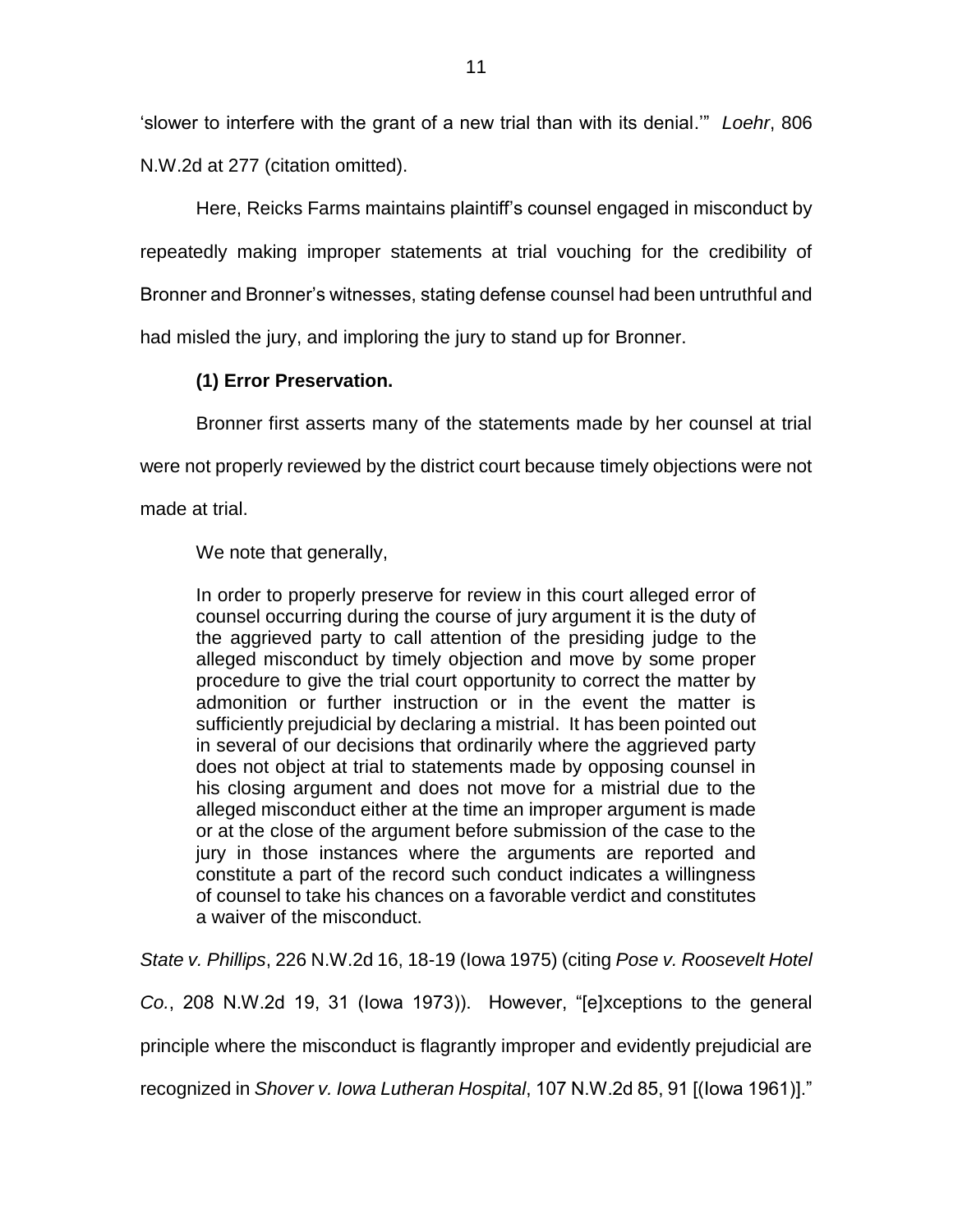*Phillips*, 226 N.W.2d at 19; *see also Connelly v. Nolte*, 21 N.W.2d 311, 317 (Iowa 1946) ("We recognize that the misconduct in argument may be so flagrantly improper and so evidently prejudicial that it may be considered by us even though no exception was taken at the time the remarks were made.").

Our supreme court has also previously explained the district court is not

# prohibited

 $\overline{a}$ 

from granting a new trial in every case where the ground for new trial was not raised at the first available opportunity during trial. Although a party loses its *right* to a new trial if it neglects timely error preservation, this does not necessarily bar a district court from exercising its *discretion* to grant a new trial if a ground set forth in rule 1.1004 has been met. . . .

. . . . The trial court is not bound by the record in the same way that the appellate courts are. Therefore, it is not invariably an abuse of discretion for a trial judge to grant a motion for new trial based on a matter that could have been raised earlier, but was not.

*Loehr*, 806 N.W.2d at 278 (citations omitted). The *Loehr* court also noted, "although previous 'inaction on counsel's part' does not deprive the district court of jurisdiction to grant a motion for new trial, it 'weighs heavily in evaluating the right to a new trial.'" *Id.* at 281.<sup>4</sup> We recognize defense counsel may have had reservations about moving for mistrial here, because this case had resulted in a mistrial once before. It may have been more prudent for defense counsel to object to more of the statements made during plaintiff's counsel's closing argument, to request cautionary instructions or admonishments from the court, or to move for a mistrial based on the alleged conduct. Reicks Farms' counsel did make four

<sup>&</sup>lt;sup>4</sup> We note the "failure to make a contemporaneous objection will preclude a party from raising the matter on appeal if the motion for new trial is *denied*." *Loehr*, 806 N.W.2d at 279. However, here, the motion for new trial was granted. "[W]e have said repeatedly that district courts have inherent authority to grant new trials." *Id.*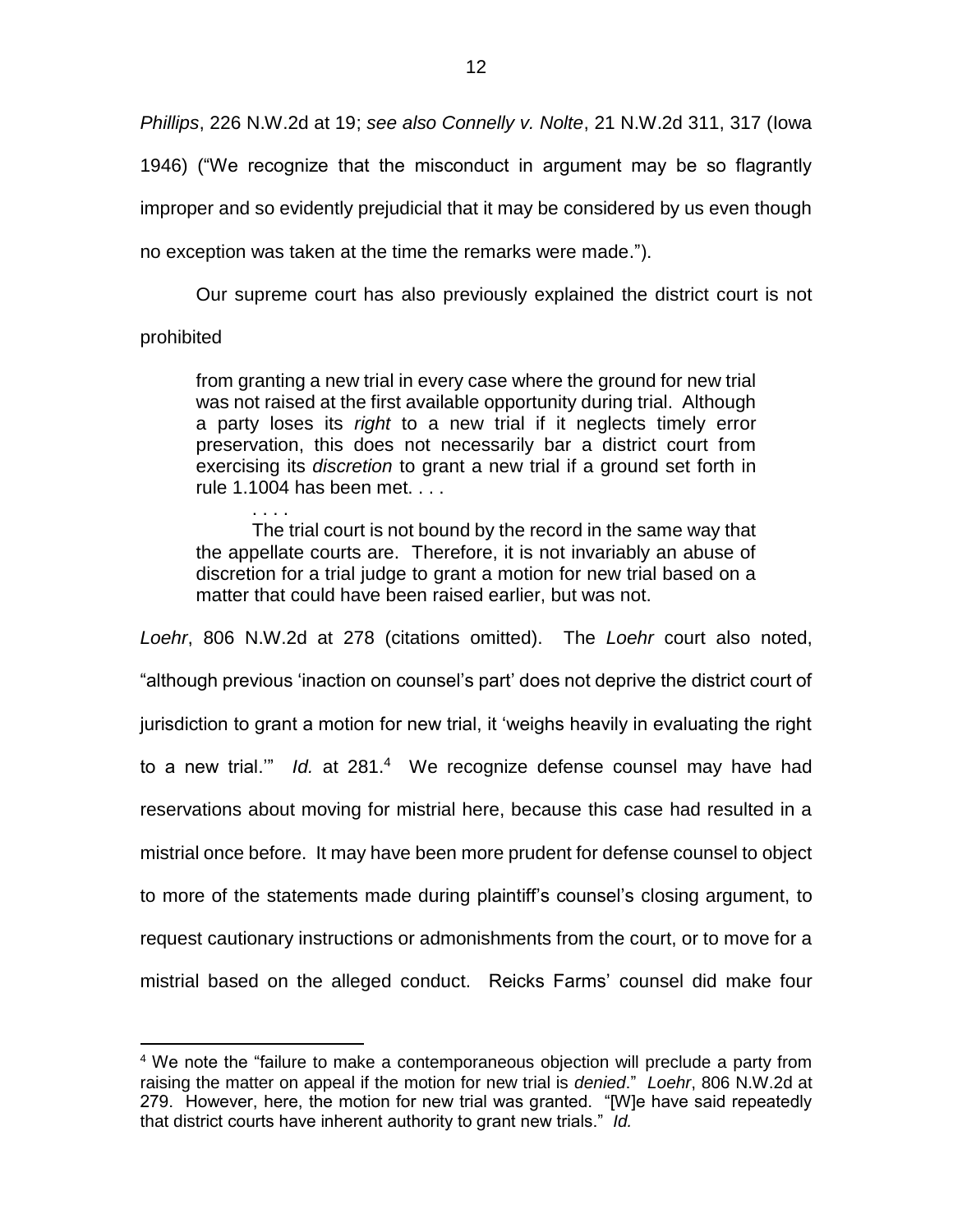objections during the rebuttal closing arguments of Bronner's counsel. Defense counsel may have chosen to avoid making even more objections to the improper

## statements because

[c]ontinued objections by counsel to prejudicial statements of opposing counsel in his argument to the jury could place the former in a less favorable position with the jury, and thus impose an unfortunate consequence upon his client which was actually caused by the wrongful conduct of opposing counsel. This he is not required to do. Attorneys engaged in the trial of cases to a jury know or ought to know the purposes of arguments to juries. When they depart from the legitimate purpose of properly presenting the evidence and the conclusions to be drawn therefrom, they must assume the responsibility for such improper conduct. They are in no position to demand that opposing counsel shall jeopardize his position with the jury by constant objections to their improper conduct.

*Andrews v. Struble*, 178 N.W.2d 391, 402 (Iowa 1970) (citation omitted).

Here, the district court was not precluded from considering counsel's flagrant misconduct in its totality in reaching its conclusion as to the motion for new trial. While the lack of specific objections at trial to each of the improper statements should have been noted and weighed, it was not an abuse of discretion for the district court to consider the cumulative effect of counsel's improper statements.

## **(2) Misconduct.**

The district court concluded plaintiff's counsel made improper statements in the rebuttal argument. Bronner argues the statements were merely appropriate rebuttal statements made in response to defense counsel's closing argument. However, as the district court noted, Iowa Rule of Professional Conduct 32:3.4(e) provides, "A lawyer shall not . . . in trial, . . . assert personal knowledge of facts in issue except when testifying as a witness, or state a personal opinion as to the justness of a cause, the credibility of a witness, [or] the culpability of a civil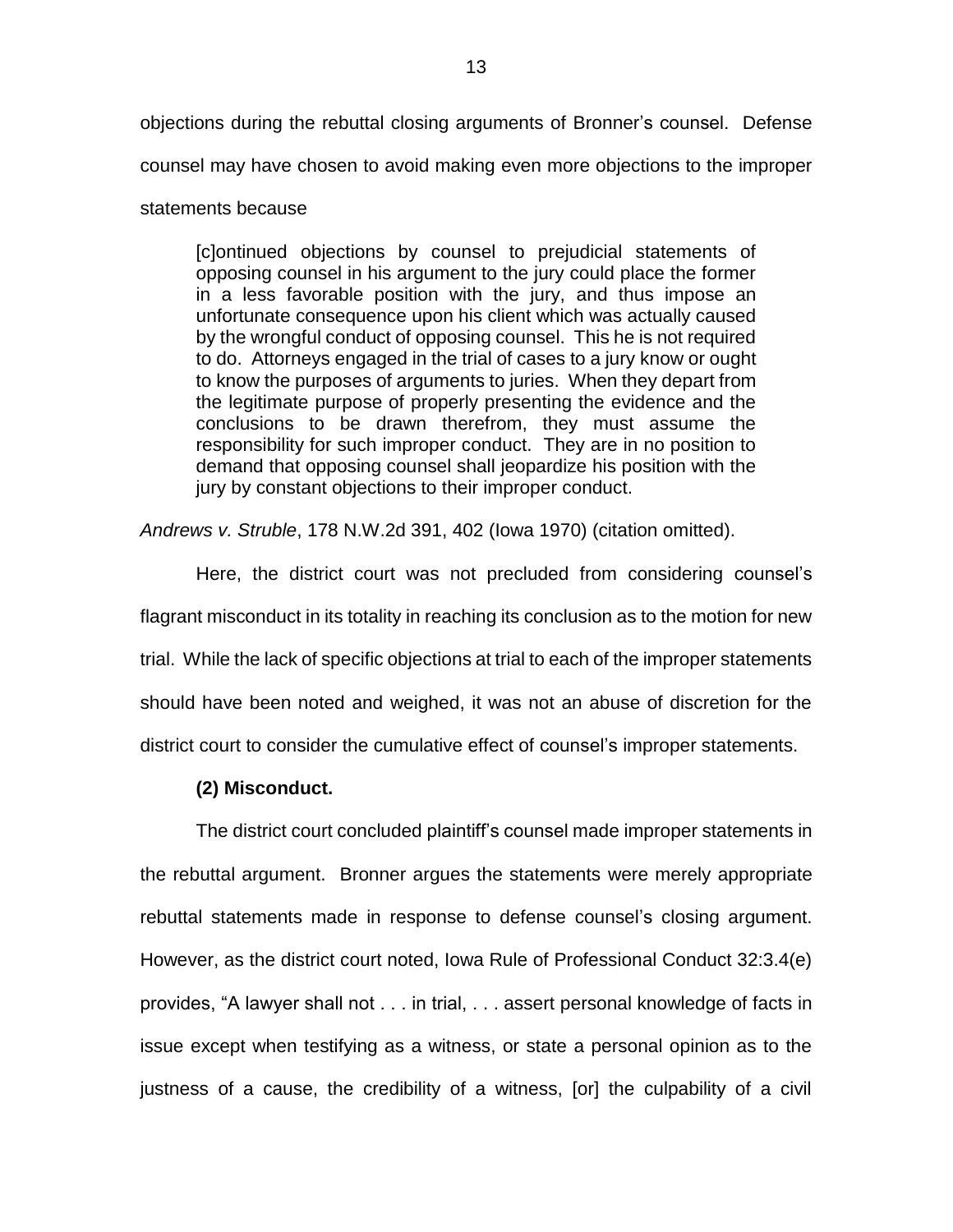litigant, . . ." *See also Rosenberger Enters, Inc. v. Ins. Serv. Corp. of Iowa*, 541

N.W.2d 904, 908 (Iowa Ct. App. 1995) ("Counsel has no right to create evidence

by his or her arguments, nor may counsel interject personal beliefs into argument.

This is true whether the personal belief is purportedly based on knowledge of facts

not possessed by the jury, counsel's experience in similar cases, or any ground

other than the weight of the evidence in the trial." (citations omitted)).

In the ruling on the motion for new trial, the court stated,

Counsel is precluded from using argument to vouch personally as to a defendant's guilt or a witness's credibility, and such is true whether the personal belief is purportedly based on knowledge of facts not possessed by the jury, counsel's experience in similar cases, or any ground other than the weight of the evidence.

Therefore, the court found:

Plaintiff's counsel made improper statements in his rebuttal to [Reicks Farms]'s closing argument. Those improper remarks included, but were not limited to, vouching for the veracity of [Bronner] and her witnesses. Furthermore, by stating, 'Everything we have said here is true . . . ," counsel asserted personal knowledge of the facts in issue.

In criminal cases, our supreme court has recognized factors to be considered in determining if prosecutorial misconduct has occurred: "(1) the severity and pervasiveness of misconduct; (2) the significance of the misconduct to the central issues in the case; (3) the strength of the State's evidence; (4) the use of cautionary instructions or other curative measures; (5) the extent to which the defense invited the misconduct." *State v. Neiderbach*, 837 N.W.2d 180, 209 (Iowa 2013).

Using those factors, we view plaintiff's counsel's statements as severe and pervasive. Even after defense counsel made proper objections and the objections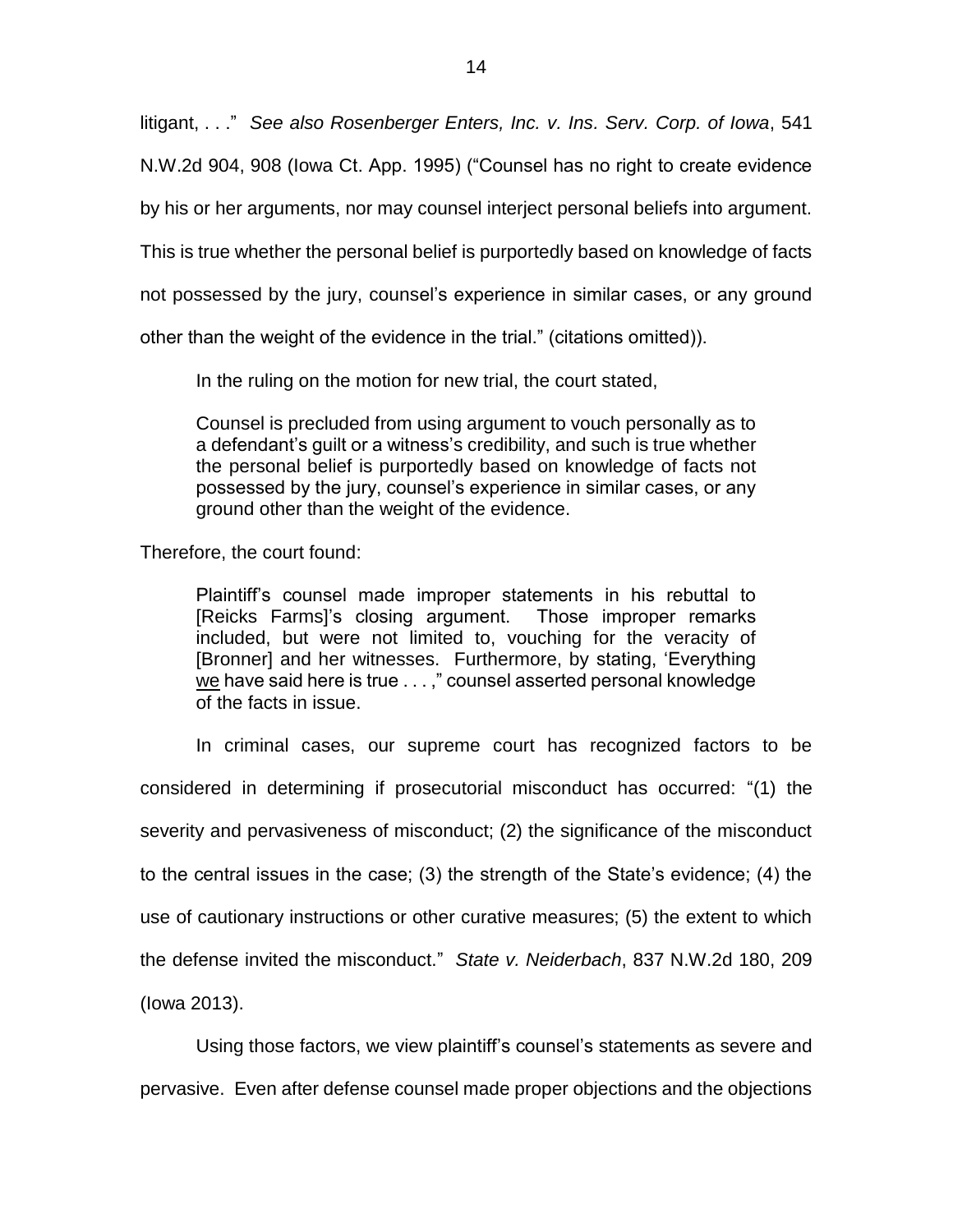were sustained, counsel continued to repeat the offending statements. Also, the improper statements were significant to the central issue in this case. Reicks Farms stipulated they were liable for the accident, leaving only the amount of damages as an issue to be resolved by the jury. Plaintiff's counsel's statements regarding the credibility of Bronner and Bronner's witnesses, and portraying Reicks Farms as untruthful and unwilling to compensate Bronner for her injuries went directly to the heart of the issue of damages. Here, defense counsel did not request cautionary instructions or other curative measures specific to the improper statements made in rebuttal closing argument. However, even where objections were sustained, counsel continued to exceed the bounds of proper rebuttal closing argument. Cautionary instructions simply would not have cured counsel's improper arguments.

Bronner also contends defense counsel invited the improper rebuttal statements due to statements made in its closing argument. For example, Bronner maintains her counsel's statement about Reicks Farms choosing to give Bronner a "goose egg" if they were able was in response to defense counsel's statement in closing argument that Reicks Farms believed Bronner should be compensated. However, Reicks Farms had stipulated to full liability for the accident and to the amount of past medical damages. It would follow Reicks Farms intended the outcome of the case would be a payment of damages in some amount to Bronner. It does not follow that Reicks Farms intended to give Bronner "zero." In short, plaintiff's counsel's statement was not reasonably based upon the evidence presented and was improper closing arguments.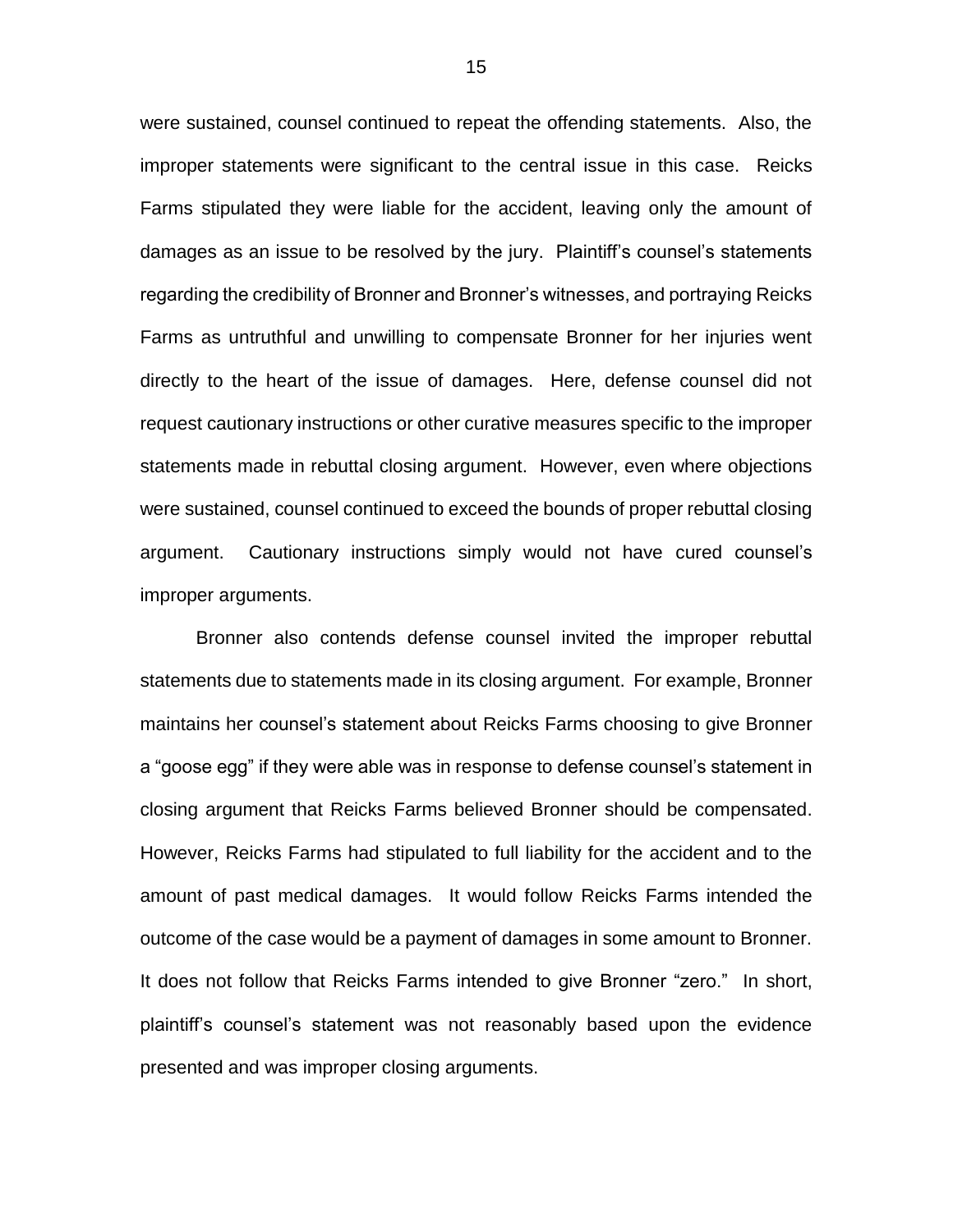Bronner also asserts defense counsel invited counsel's rebuttal regarding being "disappointed" in defense counsel. Bronner argues her counsel informed the jury they had been misled by defense counsel's untruthfulness because defense counsel had, indeed, been untruthful in making statements about the amount of damages sought by Bronner and the reason for obtaining photos from Bronner's Facebook account to admit as exhibits at trial. We do not agree.

First, it was not disingenuous for defense counsel to state in its closing that Bronner sought thirteen million dollars in damages. The thirteen-million-dollar figure was discussed extensively in jury selection, opening statements, and Bronner's closing argument. Plaintiff's counsel made no objection. If counsel believed defense counsel made improper statements about the amount of damages requested, an objection should have been lodged rather than to disparage opposing counsel. For all practical purposes, plaintiff's counsel called defense counsel a liar when he claimed what defense counsel stated was untrue. He then followed up by stating, "And I'm disappointed at what I just heard come out of the mouth of that human being sitting right there."

Second, defense counsel clearly explained to the jury the reasons he obtained the Facebook photos:

[Y]ou need to see the photographs of her throughout her life and look and see what it is you see. Is there disfigurement there, in your eyes?

. . . .

The second reason the photos are significant and are useful to you is that it shows you what has gone on in her life, and how this has impacted her or has not impacted her.

Defense counsel offered such explanation because plaintiff's counsel questioned the use of the photos in his closing argument. But plaintiff's counsel was able to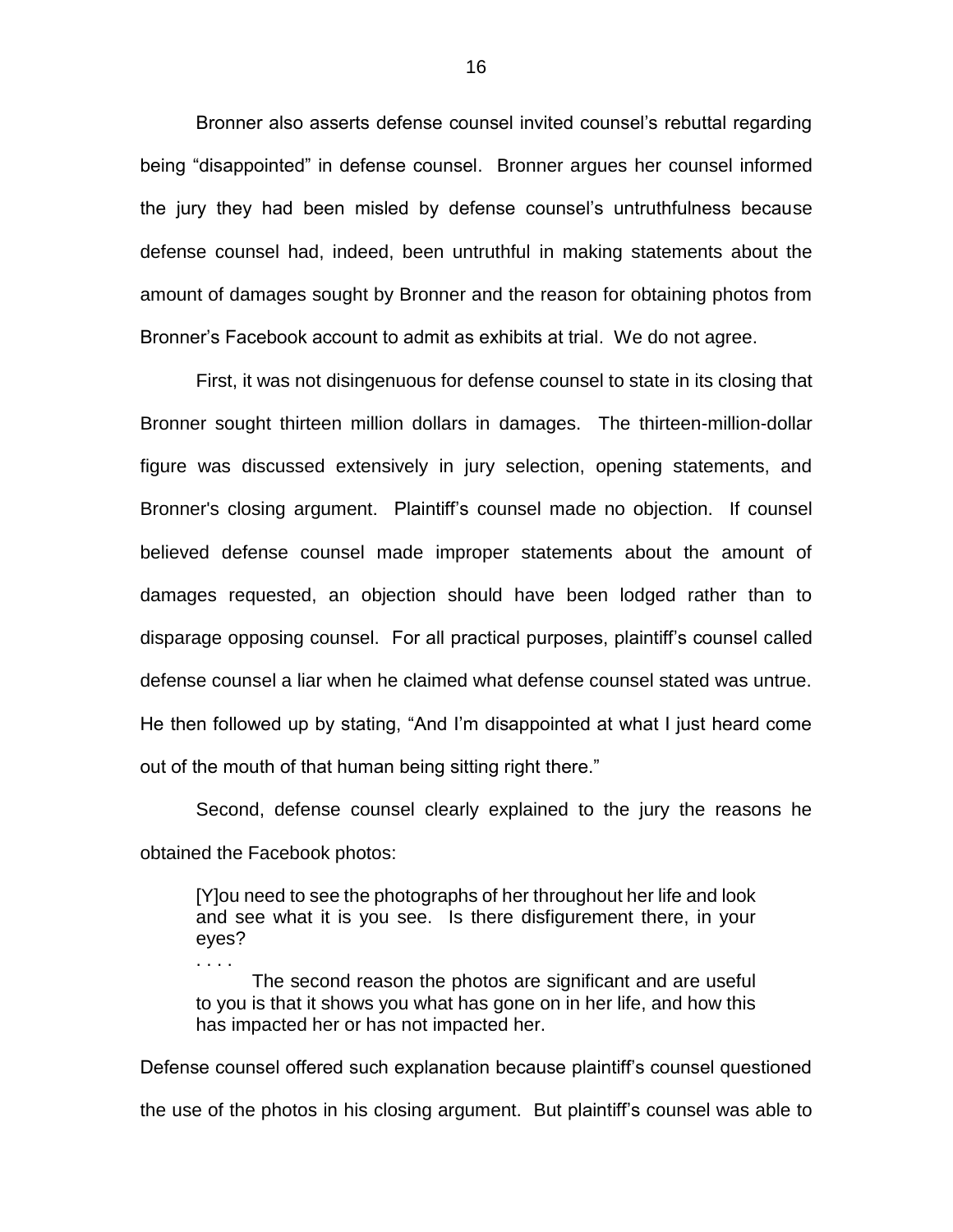object to these statements if he felt they were improper. Further, plaintiff's counsel also introduced photos into evidence to depict the severe injuries to Bronner's face at the time of the accident and to reflect her lasting scars and disfigurement. The jury was also able to view Bronner in person at trial. We do not find defense counsel's statements were untruthful.

Defense counsel asked the jury to review the medical records and to "look at the big picture" and determine the appropriate amount of damages. We do not agree defense counsel was untruthful in closing argument so as to invite plaintiff's counsel's improper statements.

We acknowledge counsel can make remarks based upon his or her view of the evidence so long as the remarks do not vouch for a witness's credibility other than the weight of the evidence. But plaintiff's counsel made improper statements that clearly vouched for the credibility of Bronner and Bronner's witnesses, calling them "truth tellers" and stating "[e]verything we have said here is true." Additionally, counsel made statements as to the incredibility of defense counsel, told the jury they had been misled, and asked the jury to stand up for Bronner against Reicks Farms, which would give Bronner "zero" if it could. Although plaintiff's counsel made some proper arguments based upon the evidence during closing arguments, we cannot conclude the vouching statements were based upon counsel's view of the evidence as argued by Bronner. Frankly, counsel's vouching was not limited to his rebuttal argument even though the district court did not rely upon counsel's earlier statements in closing arguments. For example, we know of no basis in the evidence nor did counsel refer to any evidence when he opined, "Kelsey Bronner and her parents are truth tellers, salt of the earth, good people,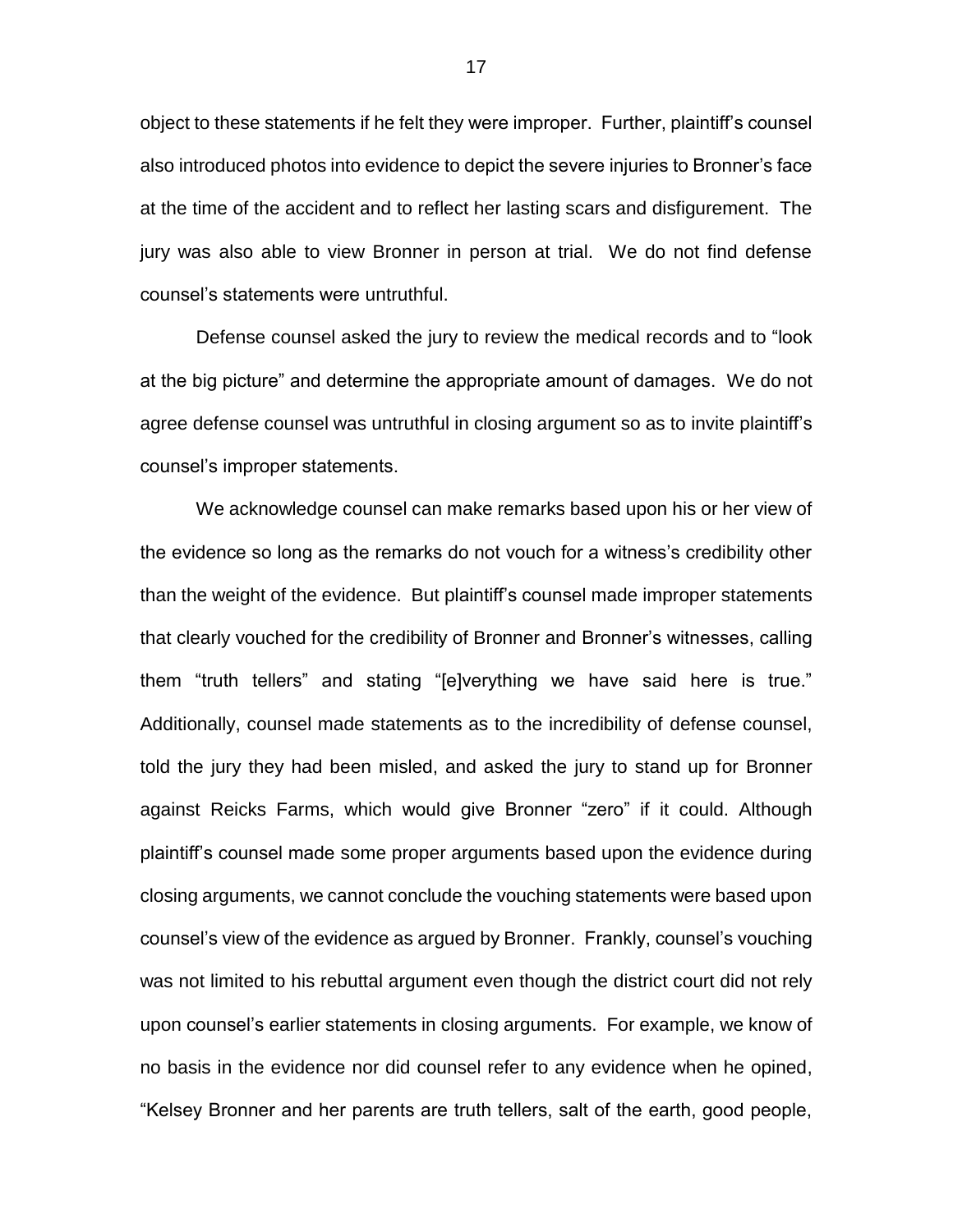truth tellers, . . . ." We do not suggest the statement about the Bronner family was inaccurate, but simply that counsel cannot express his personal opinion on their credibility without referencing record evidence.

Plaintiff's counsel's statements exceeded the bounds of proper closing argument. We do not find the court abused its discretion in determining the improper statements constituted misconduct.

### **(3) Prejudice.**

Bronner also contends granting a new trial is an abuse of discretion because there is no evidence the misconduct resulted in prejudice to Reicks Farms. *See Mays*, 490 N.W.2d at 803.

Bronner asserts prejudice cannot be shown because defense counsel did not make objections to all of the alleged improper statements and did not seek cautionary instructions or admonishments in the instances where an objection was made. Bronner also argues there could be no prejudice resulting from statements made in closing or rebuttal closing argument because the jury was instructed to base its determination on the evidence and not on the attorneys' statements.

Reicks Farms cites to *Gilster v. Primebank*, 747 F.3d 1007, 1011 (8th Cir. 2014), as instructive to this case. In *Gilster*, the court found prejudice based on misconduct where "[c]ounsel made a deliberate strategic choice to make emotionally-charged comments at the end of rebuttal closing argument, when they would have the greatest emotional impact on the jury, and when opposing counsel would have no opportunity to respond." 747 F.3d at 1011.

Here, the court held the improper statements by plaintiff's counsel "were calculated to, and with reasonable probability did, influence the jury's verdict." The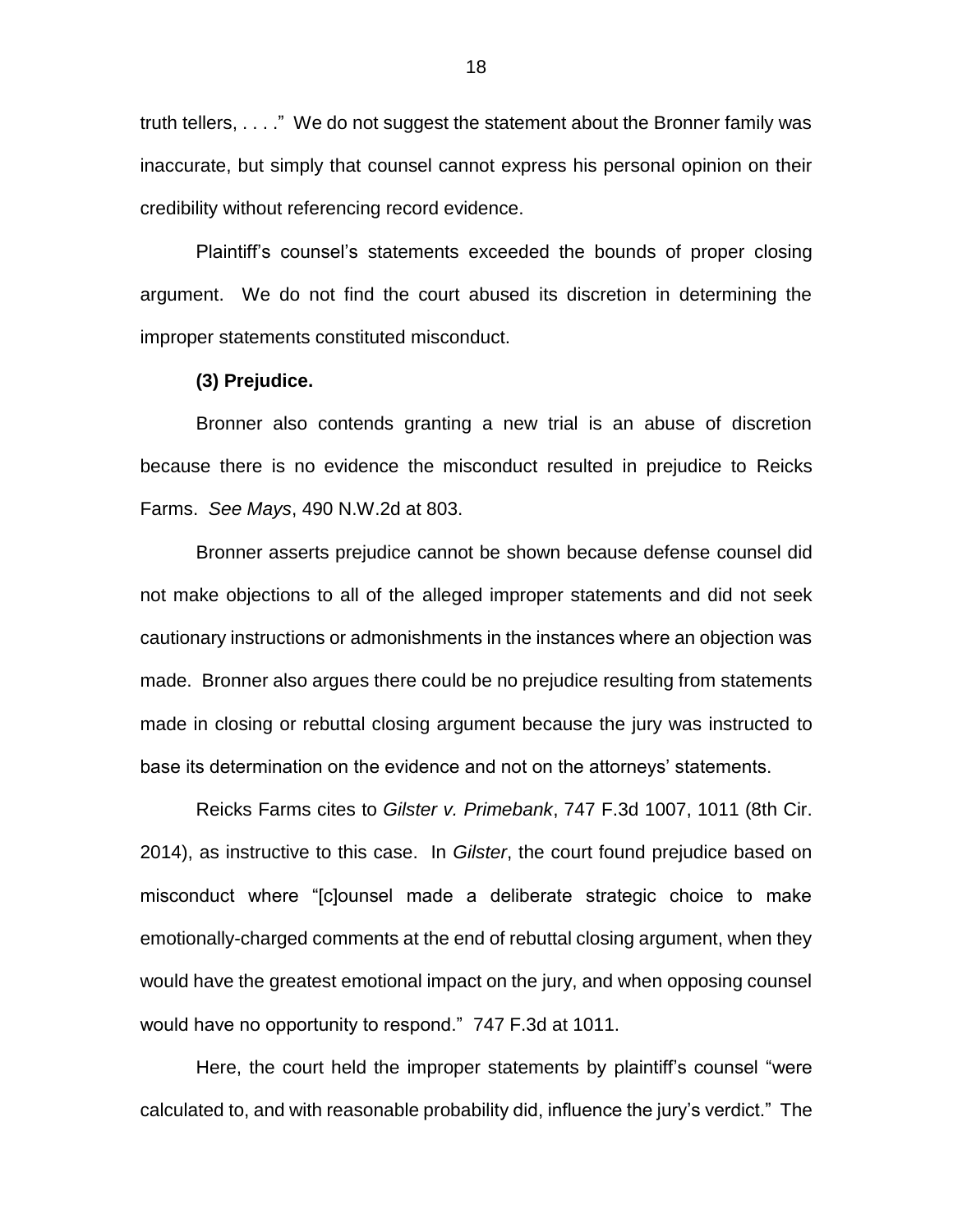court found "the rebuttal argument of plaintiff's counsel prejudiced defendant and it is probable a different result would have been reached, but for that misconduct." We agree.

Although the jury was instructed that the statements by the attorneys were not evidence, plaintiff's counsel strategically made the improper statements in the rebuttal closing argument in an effort to invoke the emotions of the jury, establish the credibility of Bronner and Bronner's witnesses, and to attack the credibility of the defense counsel. The improper statements were made at a time when defense counsel was not afforded an opportunity to respond and when the statements would be fresh in the jury's mind for deliberations. Further, no medical expert testimony was offered at trial to expressly support Bronner's contention that her injuries would result in periodic swelling and increasing drooping of her face over time. 5 Thus, the credibility of Bronner and Bronner's witnesses as to the effects of Bronner's injuries was an issue of great import in the ultimate question the jury was required to answer: how much had Bronner suffered and how much would she suffer for the rest of her life? Defense counsel lodged proper objections to some of the improper statements made during rebuttal closing argument. On more than one occasion counsel simply repeated the offending statement after the objection was sustained.

 $\overline{a}$ 

<sup>&</sup>lt;sup>5</sup> Doctor Oren Friedman testified in his deposition admitted at trial that he had not seen Bronner as a patient since September of 2010 therefore was not aware of the extent of Bronner's ongoing injuries or the extent of her recovery since September 2010. Doctor Friedman also testified as to his knowledge of one swelling incident but did not note it was medically concerning and could not state with certainty what caused the swelling.